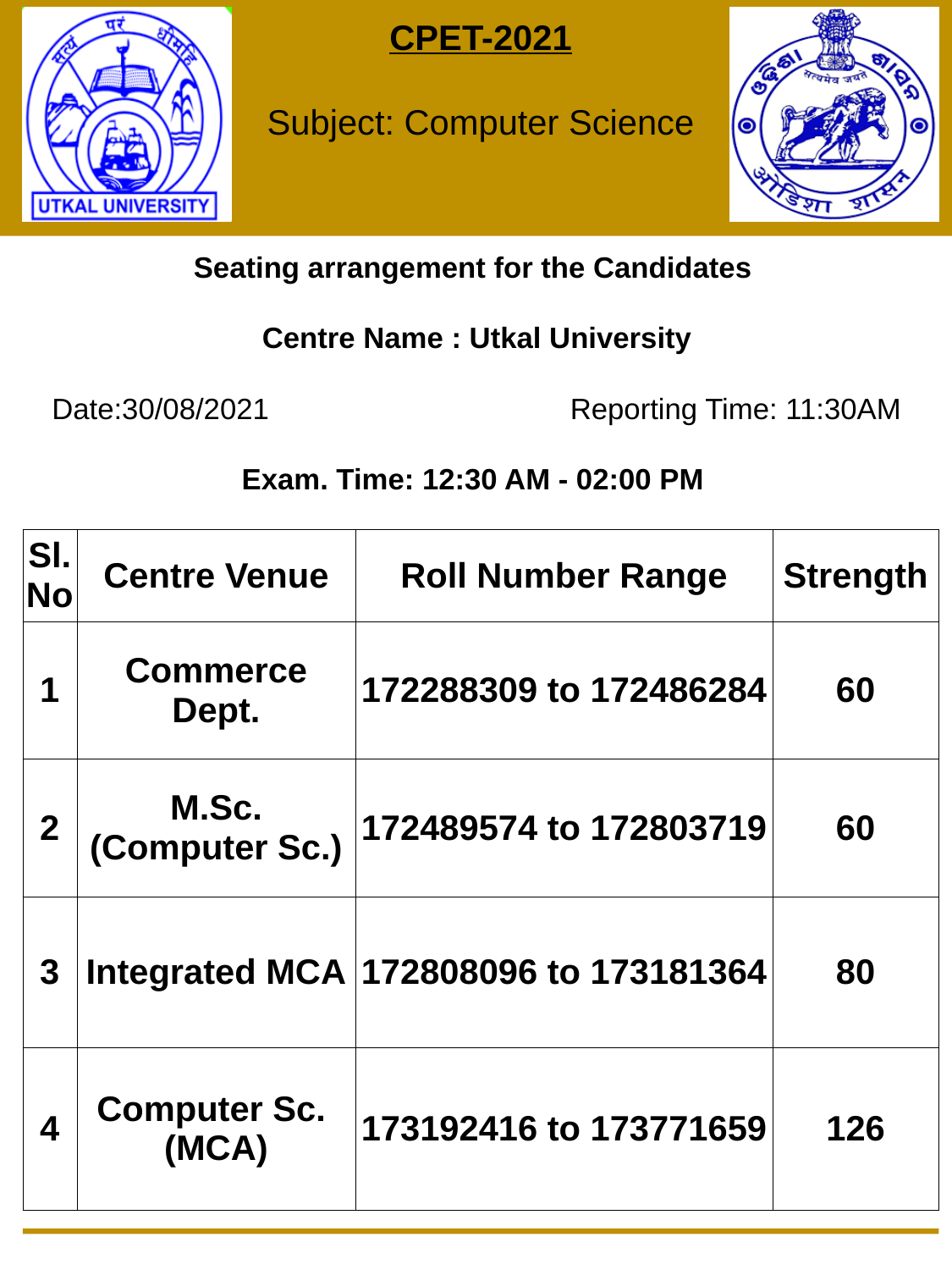#### COMMON P.G. ENTRANCE TEST-2021

#### SUBJECT: **COMPUTER SCIENCE**

Centre: UTKAL UNIVERSITY

Date: 30.08.2021 Time: 12.30 PM - 2.00 PM

| <b>HALL TICKET NO</b>  | <b>ROOM NO</b>      | <b>Venue</b>                    |
|------------------------|---------------------|---------------------------------|
| 172288309 TO 172486284 | 34                  | <b>Commerce Department</b>      |
| 172489574 TO 172669459 | <b>Central Hall</b> | <b>M.Sc. (Computer Science)</b> |
| 172675704 TO 172803719 | <b>Lecture Hall</b> |                                 |
| 172808096 TO 172859897 | $G.F-1$             |                                 |
| 172864746 TO 172977629 | $G.F-3$             | <b>Integrated MCA</b>           |
| 172985423 TO 173097836 | $T.F - 1$           |                                 |
| 173100524 TO 173181364 | $T.F - 2$           |                                 |
| 173192416 TO 173269427 | <b>Class Room-1</b> | <b>Computer Science &amp;</b>   |
| 173269584 TO 173339764 | <b>Class Room-2</b> | <b>Applications</b><br>(MCA)    |
| 173339862 TO 173440783 | <b>Class Room-4</b> |                                 |
| 173446684 TO 173771659 | Gallery             |                                 |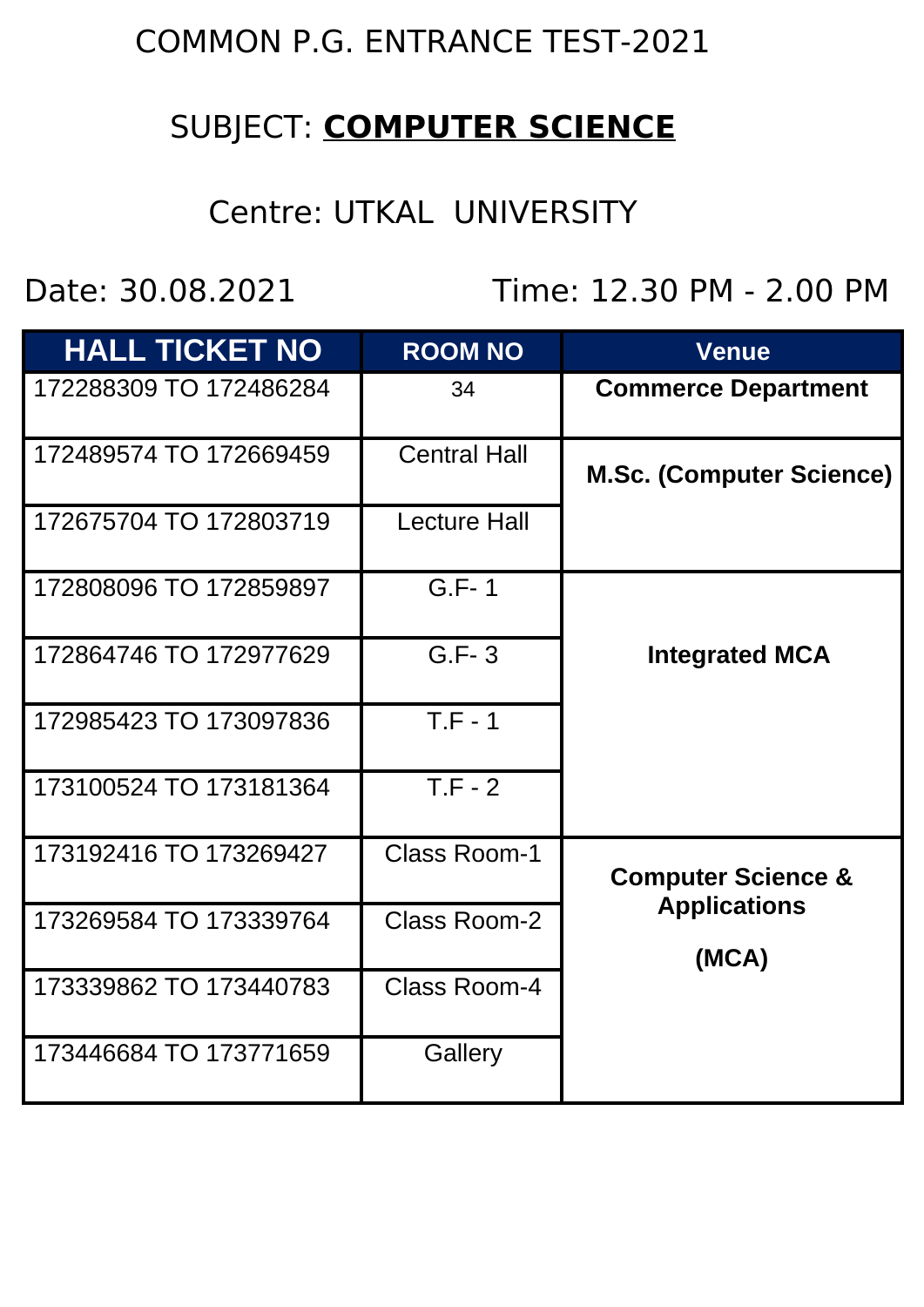**Venue:** Department of Commerce**, Room No:** 34**, Hall Ticket Range:** 172288309 to 172486284

| 172288309 | 172307094 | 172347684 | 172396333 | 172410714 | 172458894 |
|-----------|-----------|-----------|-----------|-----------|-----------|
| 172288676 | 172307314 | 172359056 | 172398793 | 172413354 | 172460586 |
| 172291873 | 172307952 | 172362762 | 172400663 | 172416459 | 172461367 |
| 172294139 | 172313173 | 172363404 | 172401702 | 172420504 | 172466052 |
| 172294862 | 172320347 | 172370004 | 172402134 | 172429797 | 172469276 |
| 172296037 | 172328817 | 172373889 | 172402616 | 172436022 | 172471826 |
| 172296732 | 172328852 | 172375272 | 172405157 | 172436784 | 172479297 |
| 172306299 | 172334867 | 172375446 | 172405192 | 172443502 | 172482463 |
| 172306679 | 172342143 | 172380423 | 172408143 | 172449133 | 172483563 |
| 172306833 | 172346316 | 172381406 | 172410303 | 172458334 | 172486284 |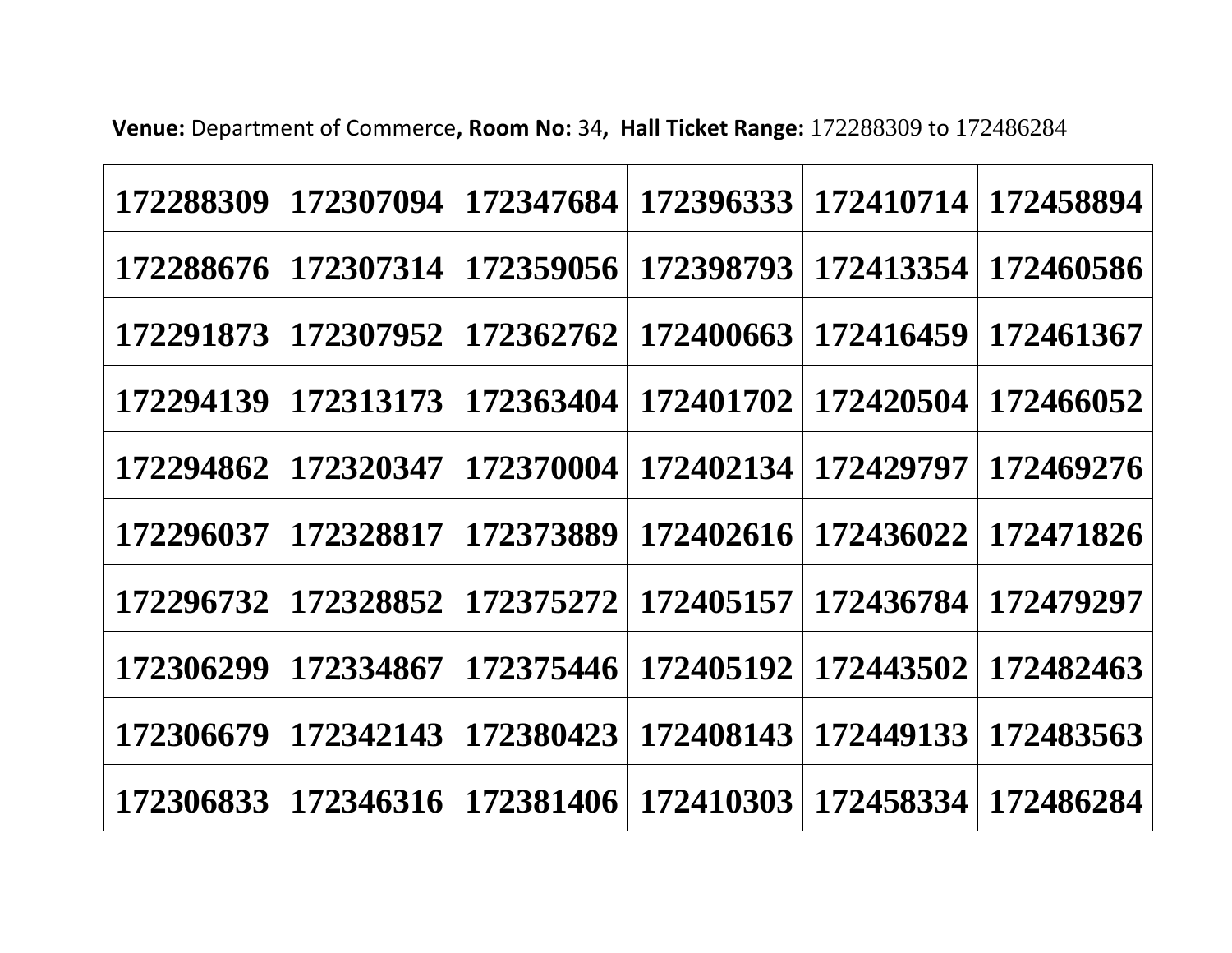**Venue:** M.Sc. Computer Science**, Room No:** Central Hall**, Hall Ticket Range:** 172489574 to 172669459

| 172489574 | 172530887 | 172571376 | 172618812 | 172654846 |
|-----------|-----------|-----------|-----------|-----------|
| 172491043 | 172540686 | 172572202 | 172627333 | 172655379 |
| 172494314 | 172540913 | 172578124 | 172633904 | 172655737 |
| 172495923 | 172543733 | 172586316 | 172643653 | 172657473 |
| 172499019 | 172544206 | 172591092 | 172644493 | 172664733 |
| 172513397 | 172558726 | 172595787 | 172646422 | 172665417 |
| 172516917 | 172570243 | 172598427 | 172647036 | 172668607 |
| 172525972 | 172570519 | 172609899 | 172653569 | 172669459 |
|           |           |           |           |           |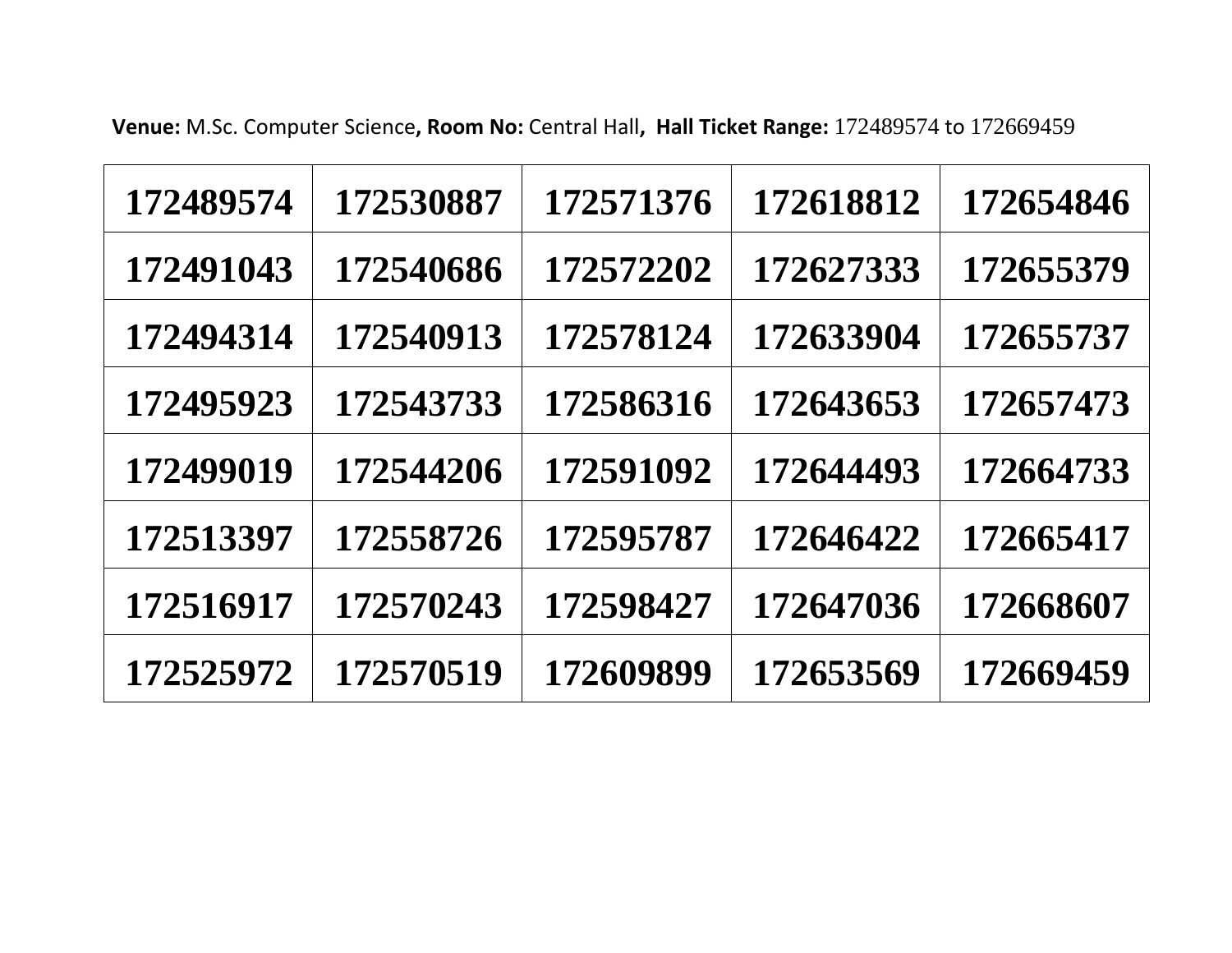**Venue:** M.Sc. Computer Science**, Room No:** Lecture Hall**, Hall Ticket Range:** 172675704 to 172803719

| 172675704 | 172695093 | 172717064 | 172764076 |
|-----------|-----------|-----------|-----------|
| 172681072 | 172696116 | 172740519 | 172765219 |
| 172682634 | 172701224 | 172742316 | 172785993 |
| 172687076 | 172704219 | 172743077 | 172790324 |
| 172689124 | 172713112 | 172753866 | 172803719 |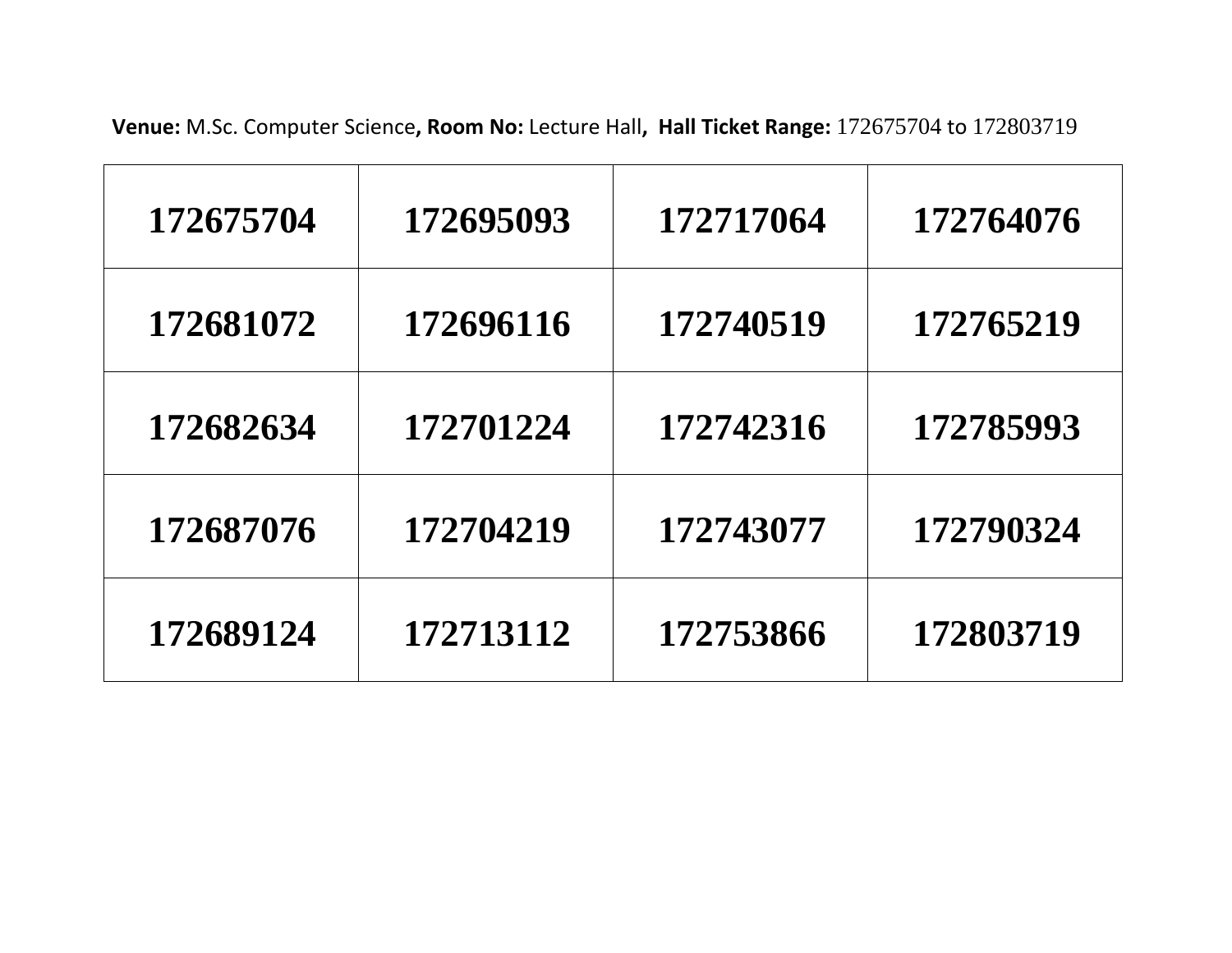**Venue:** Integrated MCA**, Room No:** GF-1**, Hall Ticket Range:** 172808096 to 172859897

| 172832186 | 172846823      |
|-----------|----------------|
| 172833913 | 172849174      |
| 172833953 | 172854132      |
| 172834353 | 172856056      |
| 172834424 | 172858553      |
| 172841433 | 172859897      |
| 172843373 | <b>XXXXXXX</b> |
|           |                |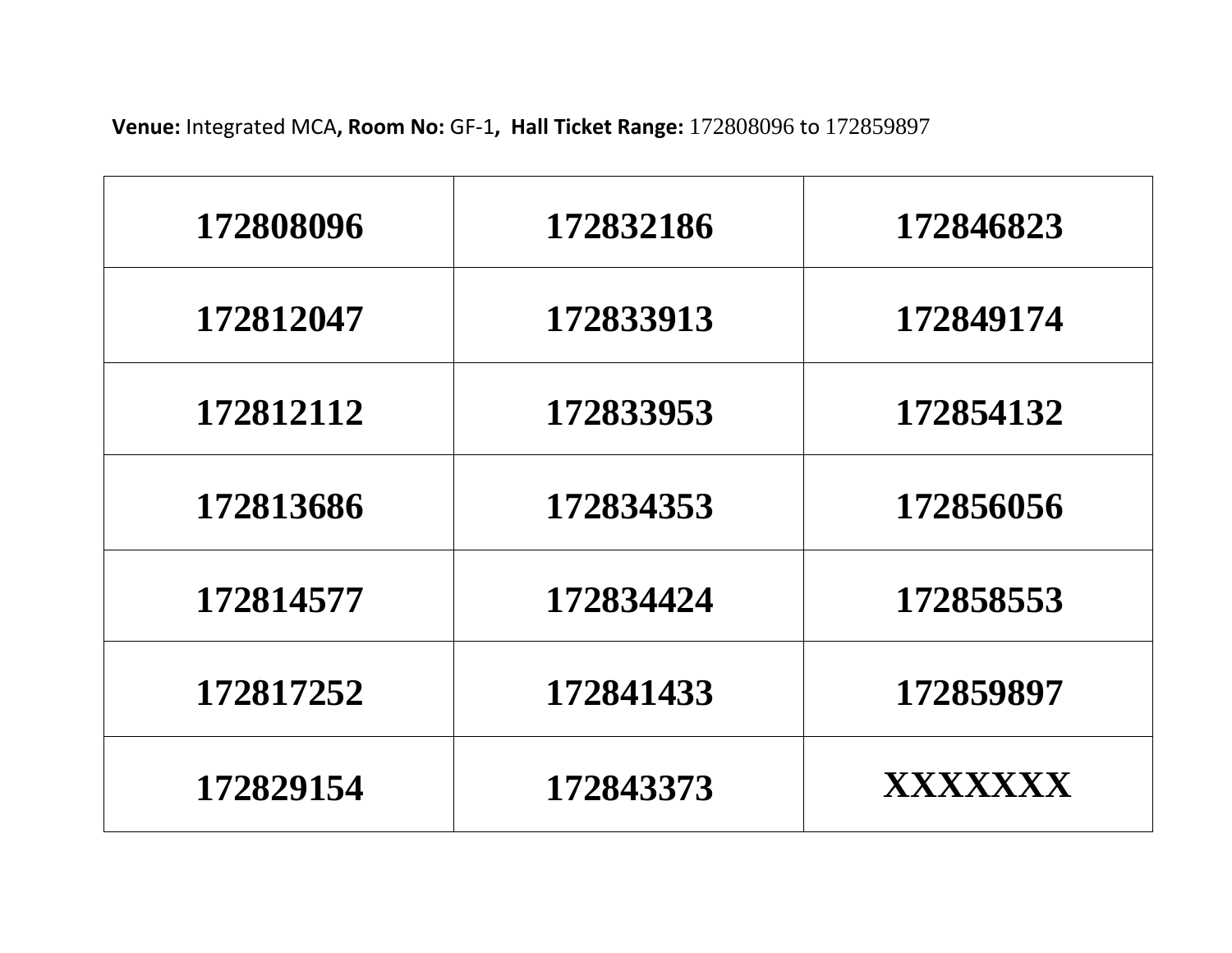**Venue:** Integrated MCA**, Room No:** GF-3**, Hall Ticket Range:** 172864746 to 172977629

| 172864746 | 172915809 | 172948512      |
|-----------|-----------|----------------|
| 172896559 | 172915863 | 172959369      |
| 172897603 | 172928374 | 172961462      |
| 172898193 | 172929339 | 172970859      |
| 172904182 | 172929763 | 172976073      |
| 172910596 | 172931432 | 172977629      |
| 172912889 | 172944899 | <b>XXXXXXX</b> |
|           |           |                |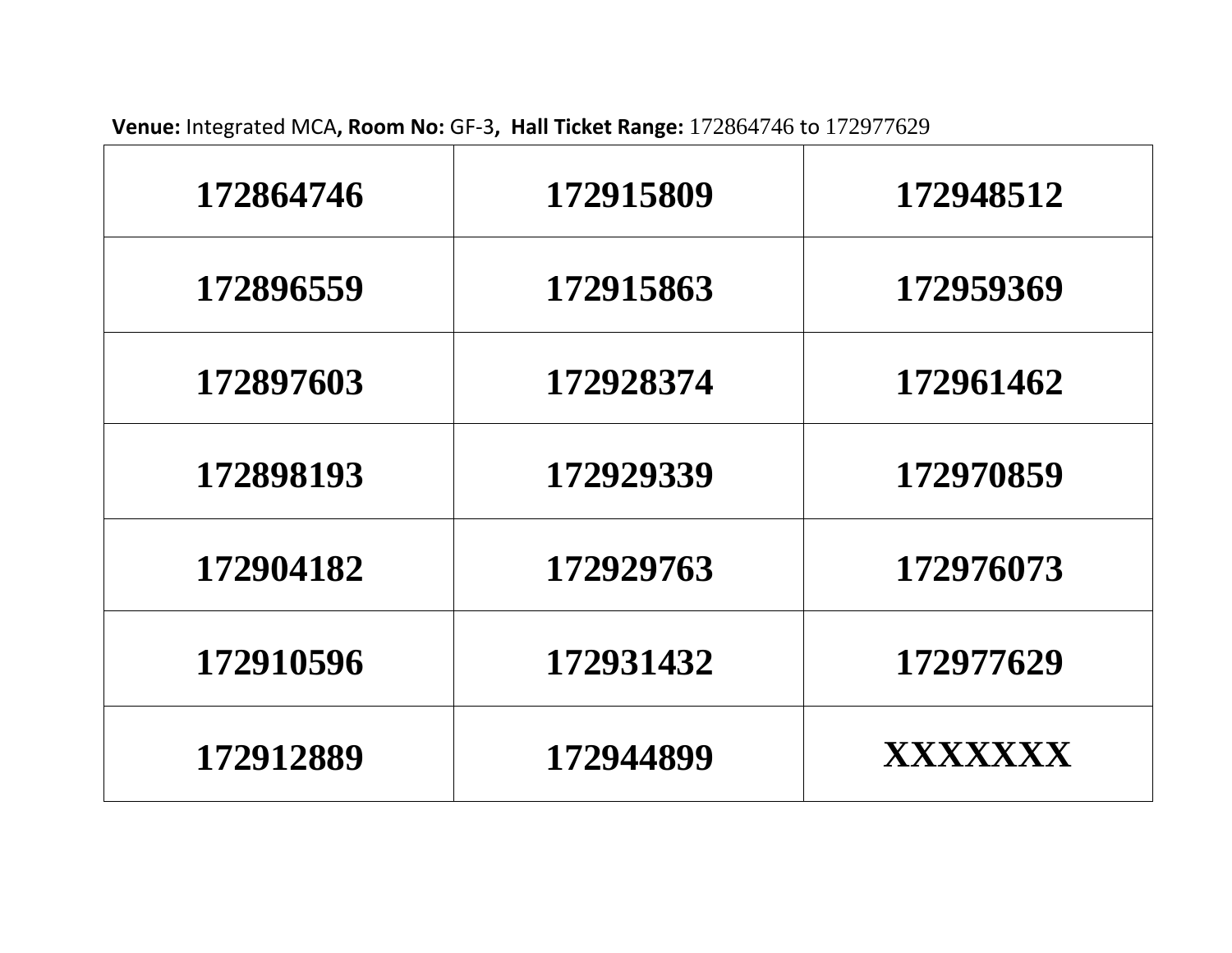**Venue:** Integrated MCA**, Room No:** TF-1**, Hall Ticket Range:** 172985423 to 173097836

| 172985423 | 173031827 | 173075004 |
|-----------|-----------|-----------|
| 172992702 | 173039562 | 173078373 |
| 173007124 | 173048767 | 173080093 |
| 173024099 | 173049154 | 173084416 |
| 173025064 | 173051493 | 173088512 |
| 173025529 | 173061584 | 173097836 |
| 173031224 | 173070814 | XXXXXXX   |
|           |           |           |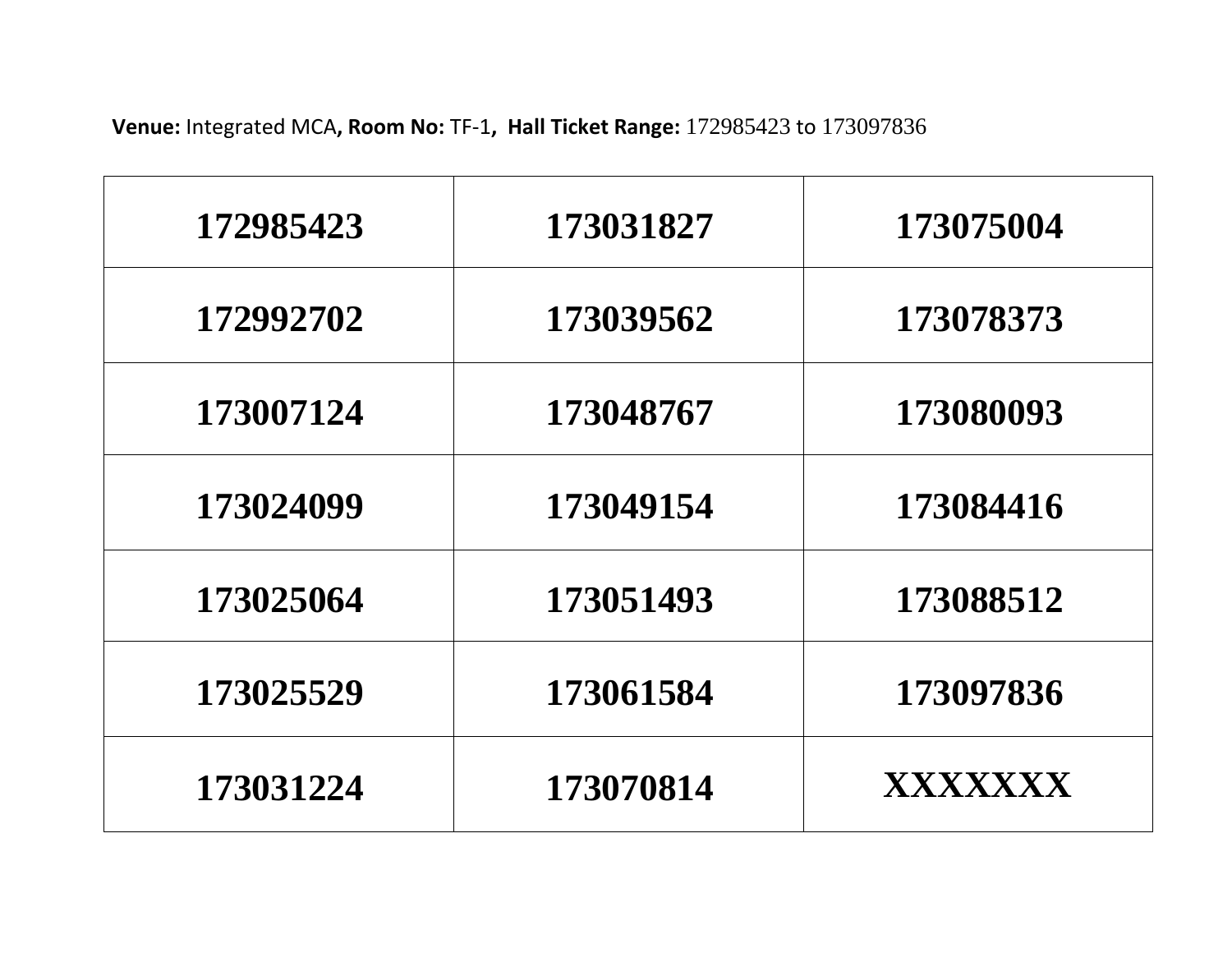**Venue:** Integrated MCA**, Room No:** TF-2**, Hall Ticket Range:** 173100524 to 173181364

| 173100524 | 173131534 | 173170792      |
|-----------|-----------|----------------|
| 173102346 | 173131793 | 173174253      |
| 173117002 | 173134576 | 173176466      |
| 173117454 | 173136362 | 173176477      |
| 173122719 | 173139234 | 173181044      |
| 173128439 | 173153019 | 173181364      |
| 173129523 | 173161297 | <b>XXXXXXX</b> |
|           |           |                |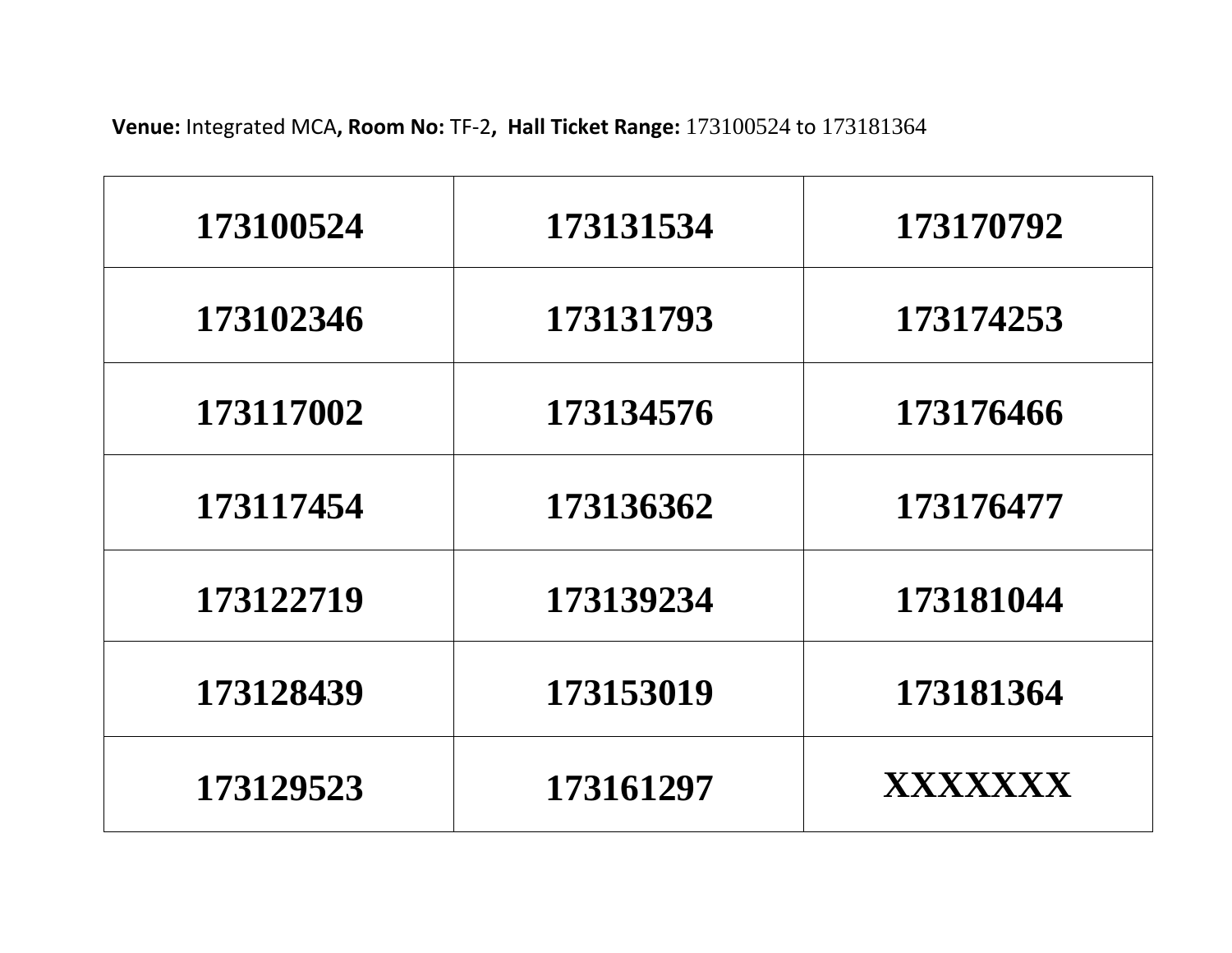**Venue:** Computer Sc. (MCA)**, Room No:** Room No-1**, Hall Ticket Range:** 173192416 to 173269427

| 173192416 | 173211404 | 173240596 | 173253233 |
|-----------|-----------|-----------|-----------|
| 173196114 | 173213612 | 173243027 | 173257336 |
| 173198926 | 173224303 | 173247704 | 173258656 |
| 173199514 | 173226417 | 173250837 | 173264619 |
| 173210773 | 173237042 | 173251862 | 173269427 |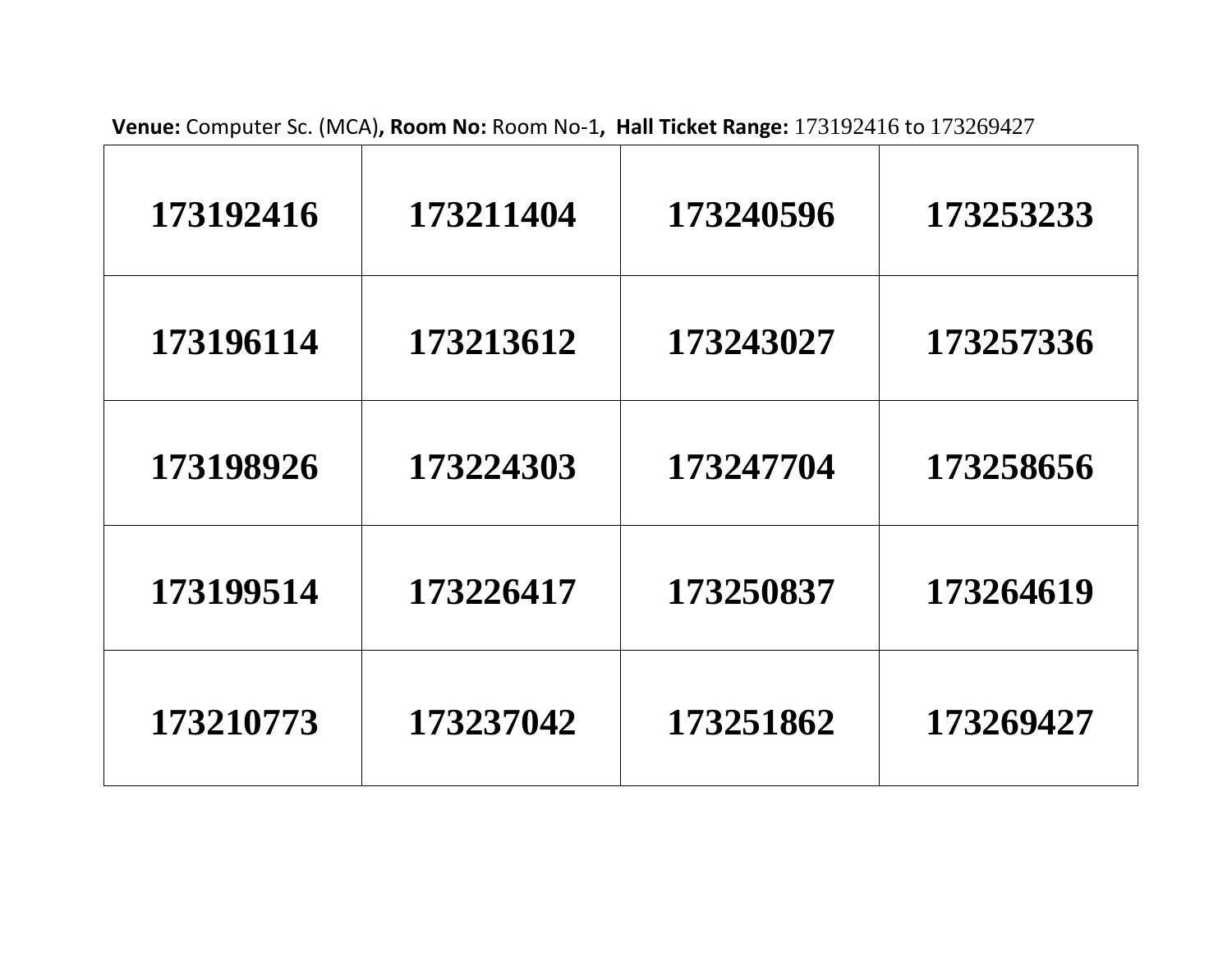**Venue:** Computer Sc. (MCA)**, Room No:** Room No-2**, Hall Ticket Range:** 173269584 to 173339764

| 173269584 | 173302034 | 173309003 | 173334316 |
|-----------|-----------|-----------|-----------|
| 173281857 | 173304674 | 173311227 | 173337582 |
| 173287612 | 173304802 | 173313953 | 173337973 |
| 173288026 | 173306752 | 173315163 | 173338224 |
| 173299272 | 173308399 | 173318569 | 173339764 |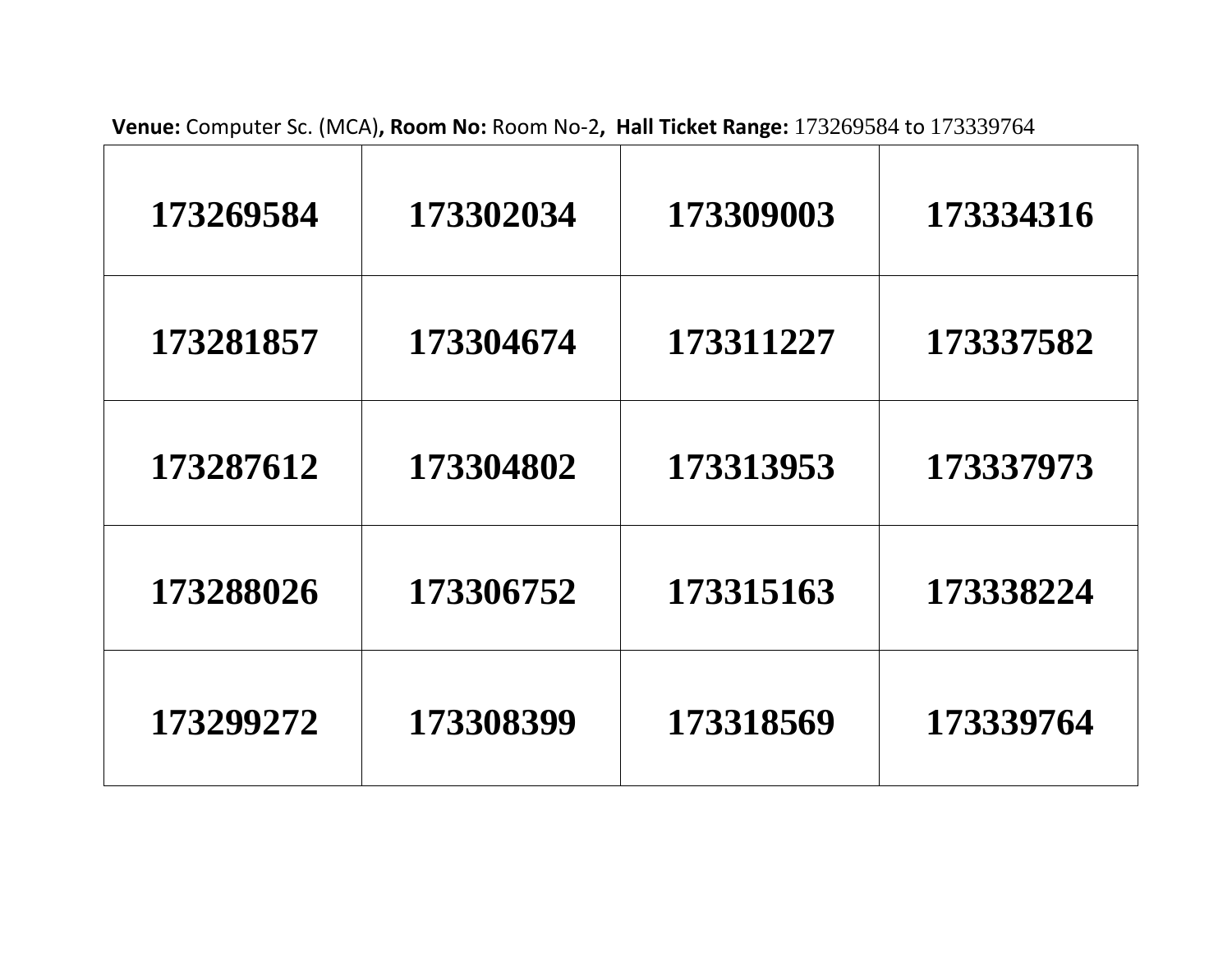**Venue:** Computer Sc. (MCA)**, Room No:** Room No-4**, Hall Ticket Range:** 173339862 to 173440783

| 173339862 | 173377016 | 173395852 | 173413983 |
|-----------|-----------|-----------|-----------|
| 173340019 | 173380857 | 173396512 | 173414692 |
| 173340412 | 173381713 | 173404352 | 173433814 |
| 173347694 | 173382727 | 173405554 | 173434924 |
| 173354677 | 173395019 | 173407644 | 173440783 |